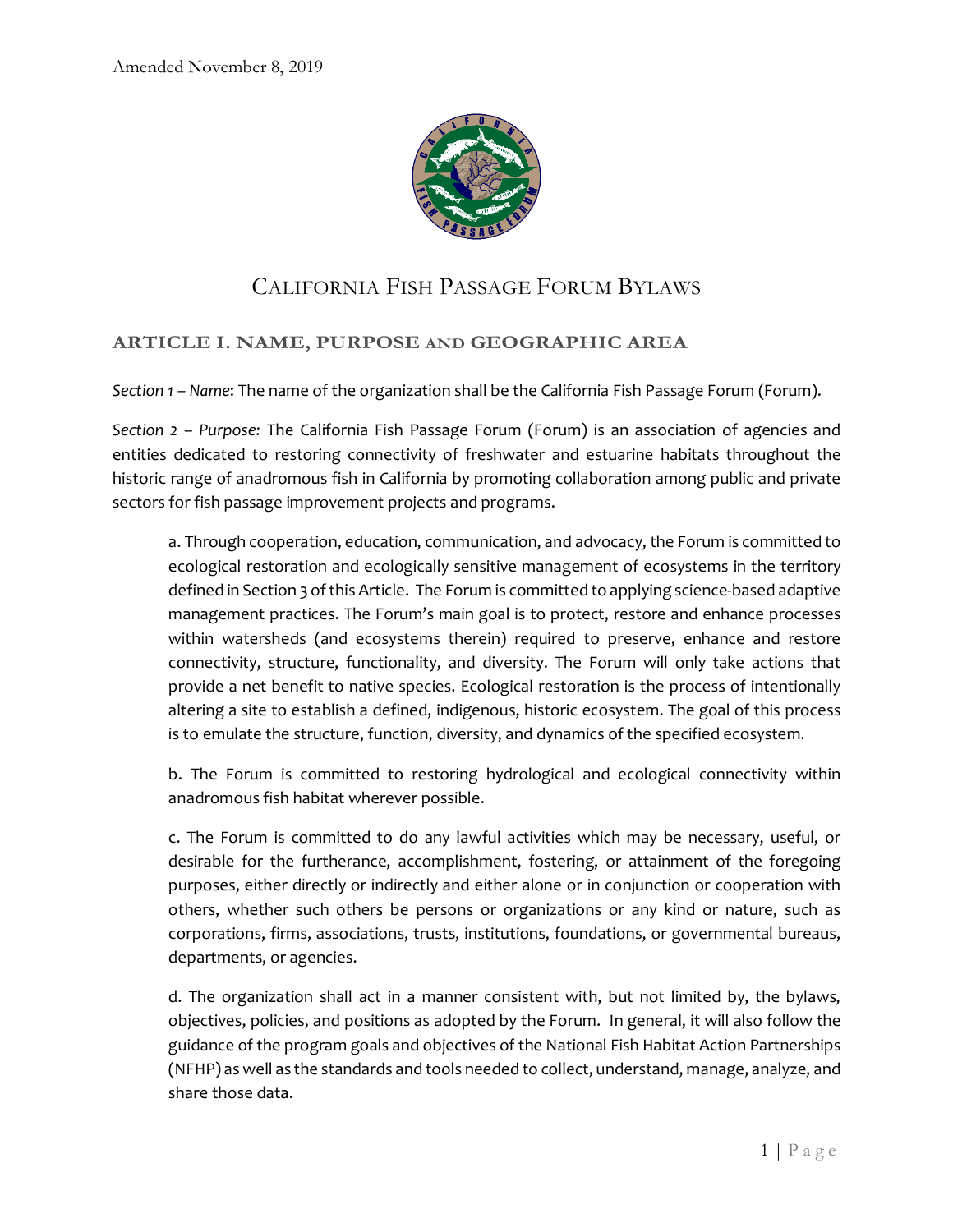*Section 3 – Geographic Area and Keystone Species*: The geographic area encompassed by the Forum shall include the historical and present anadromous habitat of Chinook Salmon (*Oncorhynchus tshawytscha*), Steelhead Trout (*Oncorhynchus mykiss irideus*), Coho Salmon (*Oncorhynchus kisutch*), Coastal cutthroat trout (*Oncorhynchus clarki clarki*), Pacific lamprey (*Entosphenus tridentatus*), sturgeon (*Acipenser* spp.), and other native anadromous fish species in the State of California, as defined at http://swr.nmfs.noaa.gov/recovery/domains.htm.

# **ARTICLE II. VOTING MEMBERSHIP AND FORUM GOVERNANCE**

*Section 1 – Forum Steering Committee*: Any entity or individual who signs the Forum MOU is a member of the Forum Steering Committee. The Forum Steering Committee members (members) are responsible for overall policy and direction of the Forum, as well as for the establishment and direction of other committees and working groups.

The Forum seeks membership that represents the geography and organizational diversity of entities seeking to advance fish passage in the geographic scope of the Forum. Forum representatives may be added through the initiation or invitation of the Forum or by Forum representatives nominating an entity.

Members manage the affairs of and provide overall policy guidance for the Forum.

■ Steering Committee representative roles and responsibilities:

1. Establish the overall direction and policies for the Forum consistent with the purpose and objectives above and as defined in the Forum's MOU.

2. Select and establish direction for the work of committees or task forces.

3. Approve and ensure implementation and updates of the strategic framework. Monitor activities and projects initiated as part of the strategic framework.

4. Approve and ensure implementation of an Annual Work Plan, budget (if any), and any revisions thereto.

5. Offer capacity, technical assistance and funding when possible.

6. Suggest quarterly agenda items to advance the Forum's strategic framework.

7. Agree to support and advance the goals and objectives of the Forum.

8. Provide guidance and leadership to the Forum Coordinator.

9. Assist in coordinating and leading efforts that engage partner organizations.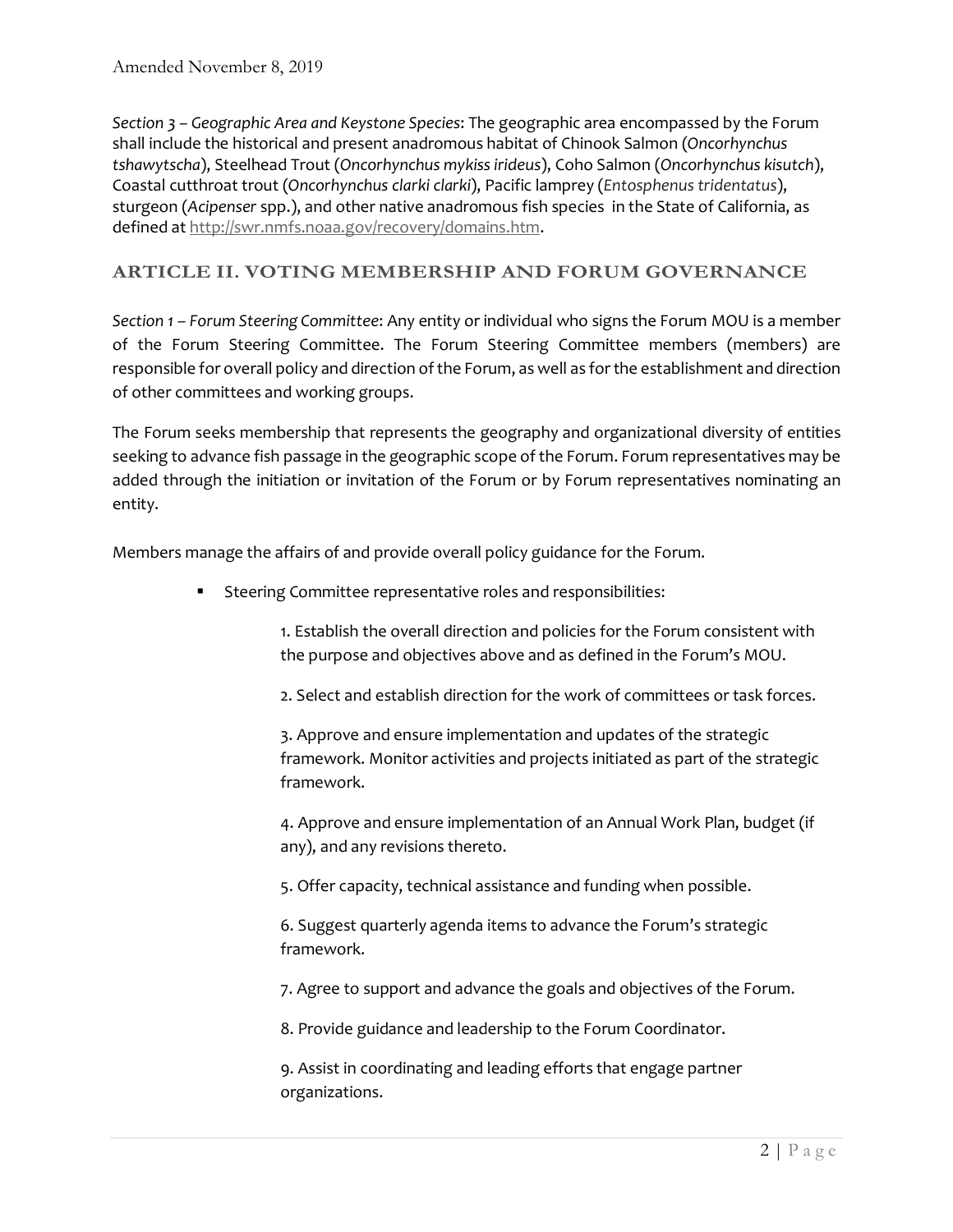10. Attend all Forum meetings/conference calls and other activities in which the Forum convenes; Forum representatives are expected to actively engage in the National Fish Habitat Partnership.

- § Nominations—Members may sponsor nominees. The member must notify the Forum Coordinator and provide written documentation (from a member or the nominee) articulating why the entity is interested in participating on the Steering Committee. The Forum Coordinator distributes nominations to Forum representative, who have 30 days to review and discuss a pending nomination before a decision is made.
- Members have a right to a named alternate (alternate); the Forum Coordinator must be notified of the alternate in advance of the meeting. An official letter naming a member and alternate from each of the Forum's MOU signatories is required.
- Each member is entitled to one and only one voting right on the Forum or its committees.
- § The total number of members shall not exceed 20.
- If a member misses three meetings (Forum conference calls, etc.), the member will be formally approached to discuss interest in future participation.

*Section 2 – Chair and Vice-Chair:* The Forum Steering Committee shall always have a Chair and Vice-Chair. Both serve 2-year staggered-term positions, and each cannot serve more than two consecutive terms. Any Forum MOU signatory is eligible to be elected to Chair or Vice-Chair positions; nominations from the Forum Steering Committee will occur three months prior to the end of each position term. If the Vice Chair is voted to serve as Chair during his/her Vice-Chair mid-term, or if the Chair or Vice Chair resigns, the Forum will hold a special election to fill the newly vacated position.

- Chair role and responsibilities:
	- o Represent the Forum as its point person and spokesperson.
	- o Seek opportunities to solicit new Forum representatives to expand the capacity of the Forum to address fish passage issues in California.
	- o Serve as a member of the Governance Committee.
	- o Facilitate periodic communication among Forum members to ensure progress on Forum action items.
	- o Communicate with the Vice-Chair to ensure effective coordination, issue identification, and strategic implementation of action items.
	- o Work with the Forum Coordinator to develop and finalize the agenda for Forum meetings.
- **•** Vice-Chair role and responsibilities:
	- o Assist Chair in carrying out his/her duties, particularly in the absence of the Chair.
	- o Monitor implementation of Forum goals and objectives by working with the Forum Coordinator on the development of the annual report.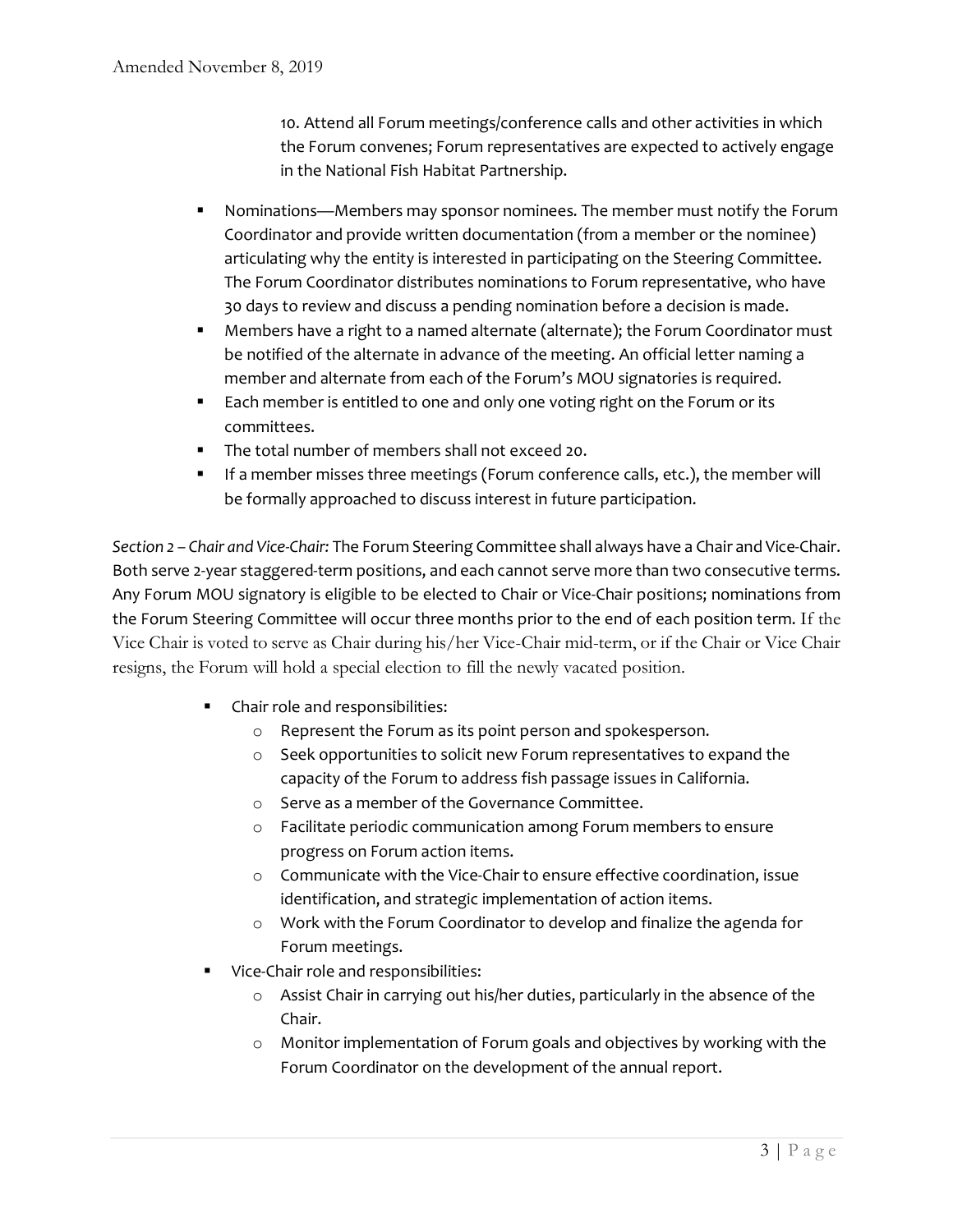o Work directly with Forum representatives when issues arise associated with attendance and participation.

*Section 3 - Resignation and Termination of Steering Committee Members*: Any member may resign by providing 30-days' notice to the signatories of the MOU and submitting a written resignation to the Chair.

*Section 4 – Non-voting partners*: The general non-voting membership (partner organization) is open to any entity that supports the purpose statement in Article I, Section 2.

- Roles and responsibilities of partner organizations:
	- Agree to support and advance the goals and objectives of the Forum.
	- Be genuinely interested in the Forum and an external advocate for its goals/objectives.
	- Actively participate.
	- Offer capacity, technical assistance and funding when possible.

*Section 5 – Quorum*: A simple majority (i.e., more than half) of the voting membership (either the official representative or the alternate representative for each of the Forum's signatories), present at a meeting, constitutes a quorum. Proxy voting is not allowed. To be a valid act of the Forum, a simple majority of the quorum is needed. If a simple majority of the quorum votes in favor of postponing voting on an item until members have had time to consult with their agencies or organization, voting on that item shall be postponed until the time the voting membership determines.

*Section 6 – Meeting frequency and purpose*: *Meeting purpose:* Meetings of the membership shall be held at least two times each year in varying locations throughout the state for the purpose of sharing information pertinent to the group's purpose, receiving reports from the committees, receiving a financial report (if any), and discussing other items of business on the agenda. Forum meetings are open to the public; however, they are not "public meetings." Partner organizations of the Forum and others are welcome to attend.

*Section 7* – Voting: Voting shall be open to any member that supports the purpose statement in Article 1, Section 2; voting privileges are granted after signing the Forum MOU.

*Section 8* – From time to time, the Forum may send correspondence deemed consistent with the Forum's mission. The proposed correspondence will either be considered and approved at Forum meetings, or via email query of the Forum membership. Consideration and approval of outgoing correspondence will require a quorum if at Forum meetings, or approval of at least 2/3 of Forum members responding to notification by the Chair via email. Notifications of such communications will occur no less than one week before sending of any correspondence.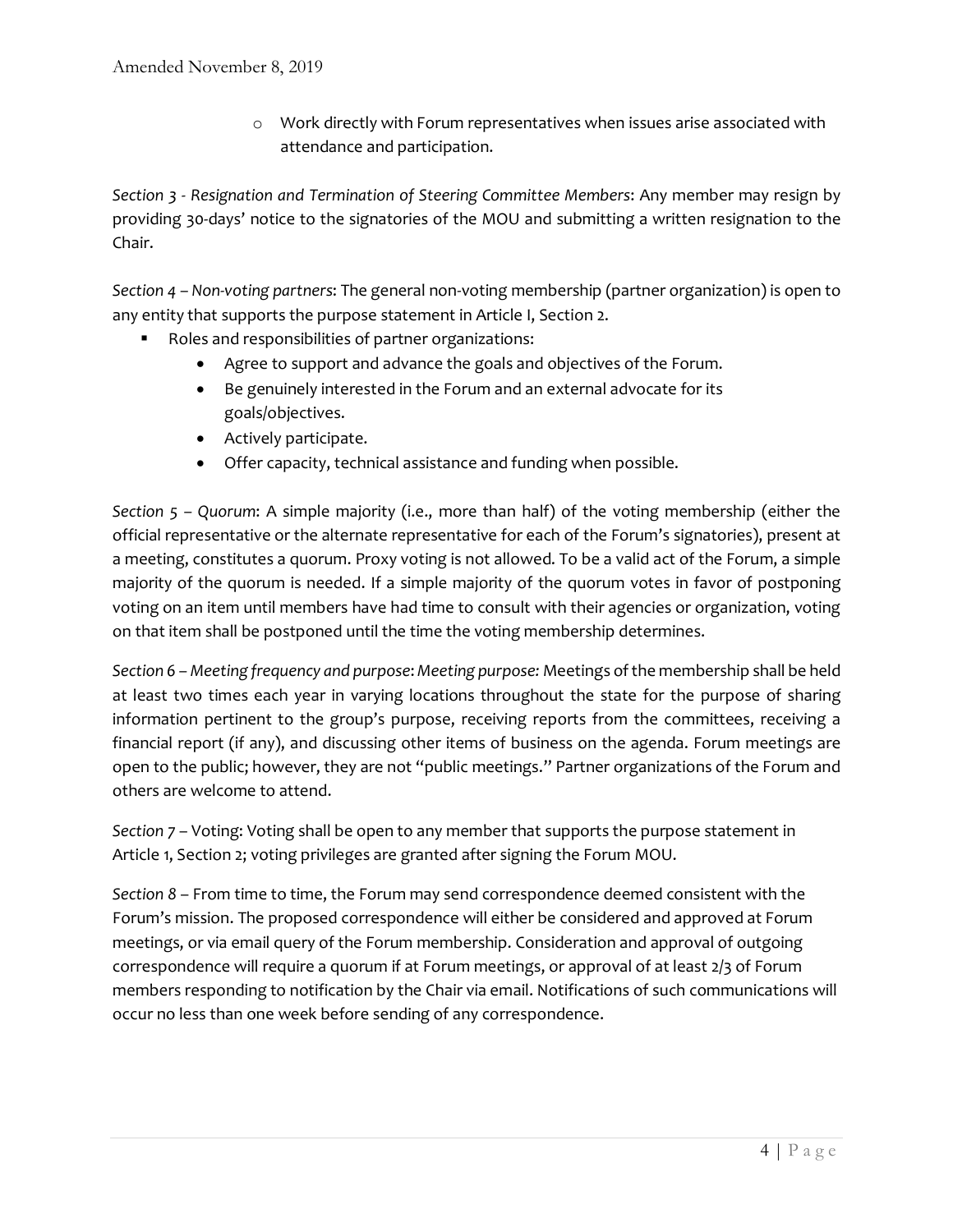#### **ARTICLE III. COMMITTEES AND WORKING GROUPS**

*Section 1 - Committee formation*: Members shall create standing committees as deemed necessary. Committee membership is voluntary, and is opened to member Representatives or alternates. Unless otherwise specified in these Bylaws, the Chair shall appoint from the membership, subject to the approval of the voting membership by simple majority, a Chairperson of each committee. All Committees will be comprised of Forum member organizations, and other experts accepting the invitation to participate, if in the view of the responsible Committee, they can further the effort of the Forum. No member organization shall have their representative and alternate serve on the same Committee. New Committees shall be created by a vote of minimally sixty-five percent [supermajority] of member organizations.

The following committees shall be established by virtue of the establishment of these bylaws:

- *1. Steering Committee (described in Article II, Section 1)*
- *2. Governance Committee role and responsibilities:*
	- Coordinates the Forum's collective work plans and budget;
	- Coordinates and communicates with NFHP regarding, but not limited to, administrative requests, reporting, project solicitations and "10 Waters to Watch" efforts.
	- § Drafts Forum business documents, such as press releases, the Strategic Framework, bylaws, the Forum's MOU, letters of support, grant applications, application forms and score sheets.
	- Assists in coordination of Forum efforts and ensures member participation in Forum meetings, working groups and committees.
	- Facilitate the formation of work groups and assist Forum work groups and committees as needed.
- *2. Permitting and Policy Committee role and responsibilities*:
	- Addresses issues deemed significant by the Forum and associated with project permitting and policy pertaining to fish passage and fish connectivity in the State of California.
- *3. Education and Outreach Committee role and responsibilities:*
	- Addresses high priority outreach actions associated with Forum initiatives. Working with Forum committees and working groups, this committee develops short- and long-term strategic actions to advance understanding,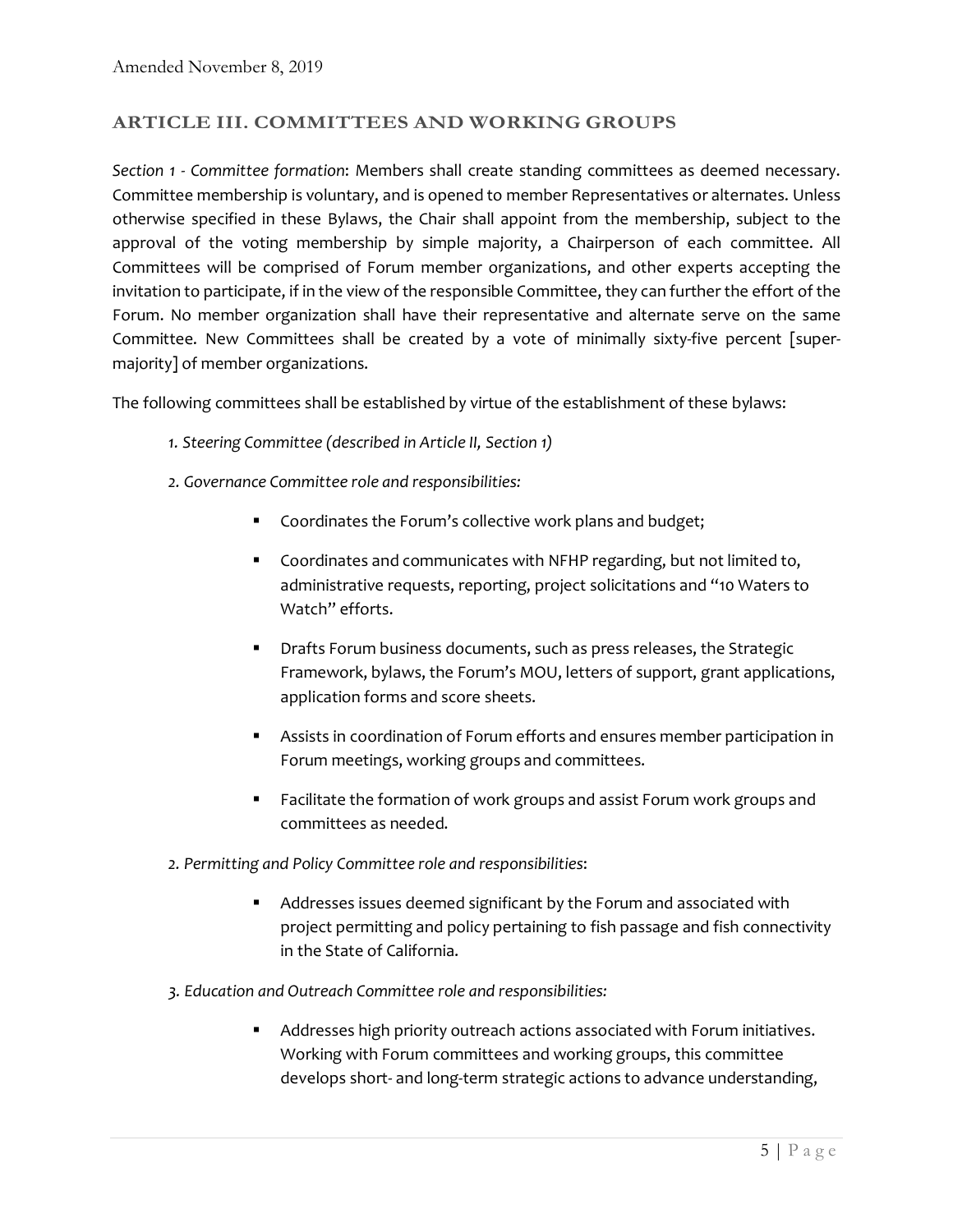awareness, and appreciation of the role of the Forum in making strategic investments in fish passage barrier removal in the State of California.

- *4. Science and Data Committee role and responsibilities:*
	- Creates and coordinates working efforts to address data and science needs important to achieving Forum's goals and objectives. The Science and Data Committee collaborates with the NFHP Science and Data Committee to the extent possible, and participates in the California LCC Science-Management Team to address shared goals and objectives.

*Section 2 – Working Groups*: Each standing committee shall appoint various working groups for the purpose of implementing and administering defined projects or furthering specific objectives of the Forum. *Working groups* shall be discharged when their work has been completed. Working Group membership is voluntary, and is open to 1) all meeting attendees in the Forum and 2) other experts accepting the invitation to participate if, in the view of the responsible Committee, they can further the effort of the Working Group and the Forum. Working groups shall have at least one Forum Representative or alternate as a member, and unless decided otherwise by the responsible Committee. Working groups may be led by a non-Forum signatory. Committees shall be responsible for the formation, efforts, products, reporting, and discharge of their working groups. The following working groups are currently established as of 5/6/2013:

*1. Barrier Prioritization and Optimization Working Group*

The Barrier Prioritization and Optimization Working Group was formed to develop and implement a highly strategic and efficient means to prioritize fish passage barriers in the anadromous waters of California. Working with existing fish passage barrier data from the California Passage Assessment Database, the working group is using an optimization-based approach to develop a tool that will allow potential barrier projects and sites to be prioritized for funding or targeted for project development. This multifunction tool will serve many purposes for the Forum, each of our signatory entities and fish passage and habitat restoration practitioners and managers within California. The working group also envisions this methodology becoming a powerful potential resource for prioritization of natural resource protection and restoration nationwide*.*

2. *Engineering Working Group*

The Engineering Working Group was formed to provide a forum for discussion and cooperation regarding information needs and engineering-related data management, fish passage design criteria, design alternatives, and construction methods. The Engineering Working Group is also responsible for consideration of means of information sharing and identification of research needs and collaborative research opportunities. In addition, the Engineering Working Group may consider potential for